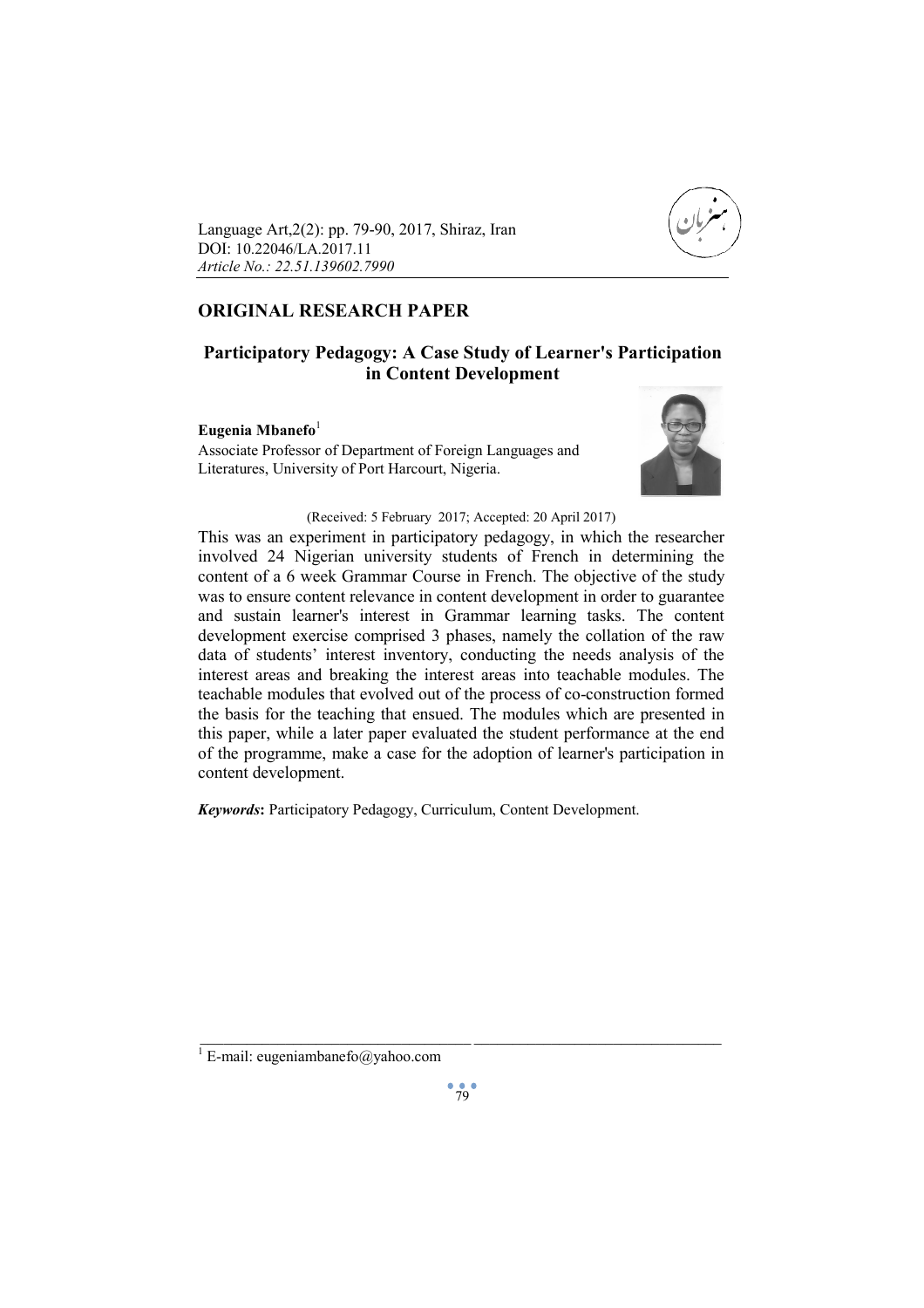| Eugenia Mbanefo | المحتنيا متانيفه<br>. |
|-----------------|-----------------------|
|                 |                       |

#### **Introduction**

Teaching methodologies vary in focus. Therefore, the effective teacher is one who is constantly making adjustments in his methodologies. In past times, the teacher and the subject have been the focus of teacher/subject-central approach. Such an approach tended to sideline the learner and this had grave consequences for the learner. However, in recent times, research contributions from educational psychologists have brought about a gradual shift of emphasis from the teacher and the subject to the learner, thereby conferring much importance on the latter. By the same token, quite a lot has been written by experts in curriculum planning and implementation about the role of the classroom teacher, who, according to Mkpa (1987), is the curriculum interpreter.

The shift from a teacher-frontal approach to a learner-centred approach is not without implications for the classroom teacher. Such implications include a critical look at the issue of content relevance as it relates to the learner, particularly as it affects interest and satisfaction in the learning tasks. In this paper, the focus will be on content relevance, because it is posited that content relevance should be ensured in content development since this is a sure way of guaranteeing and sustaining learner's interest. In other words, this researcher is advocating content relevance thereby positing that this could be achieved by ensuring learner's interest in learning tasks through his involvement in content development. In concrete terms, therefore, participatory pedagogy shall be presented, first of all, from a purely philosophical perspective before proposing a practical application through a case study.

#### **Philosophical Perspectives of Participatory Pedagogy**

The present coinage of participatory pedagogy, a symbiotic relationship of participation and pedagogy, will assume meaning only after a brief overview of the two notions in isolation. It is intended, therefore, to provide some cursory remarks separately on pedagogy and on the place of participation when viewed with some educational concepts before regrouping them to suit the bidding of the paper.

Pedagogy is about associating philosophical analysis of educational concepts in the very act of teaching. This implies that the teacher-philosopher must, firstly, understand educational concepts. Secondly, he must be aware of certain criteria to which educational concepts must conform in order to be thus labelled. Thirdly, he must be guided in the job by such criteria. The educational concepts include education itself and its corollary concepts of teaching and learning. The paper shall, therefore, be looking at the three concepts and the criteria to which they must conform. A conscious attempt will be made to show the pertinence of participation when viewed with each of three concepts. It is pertinent, at this juncture, to consider the concept of education.

Many definitions have been advanced for the concept of education, Fafunwa (1974), Farrant (1980), Obanya (1974), and Igwe (1990). According to Ukeje, (quoted in Ughamadu, 1998), the term education can be used as a product, a process or a discipline. As a product, education means change in behaviour (a tool, a power). As a discipline, it is a body of organized knowledge that deals with such questions as: What should be taught? (Curriculum), why should it be taught? (Educational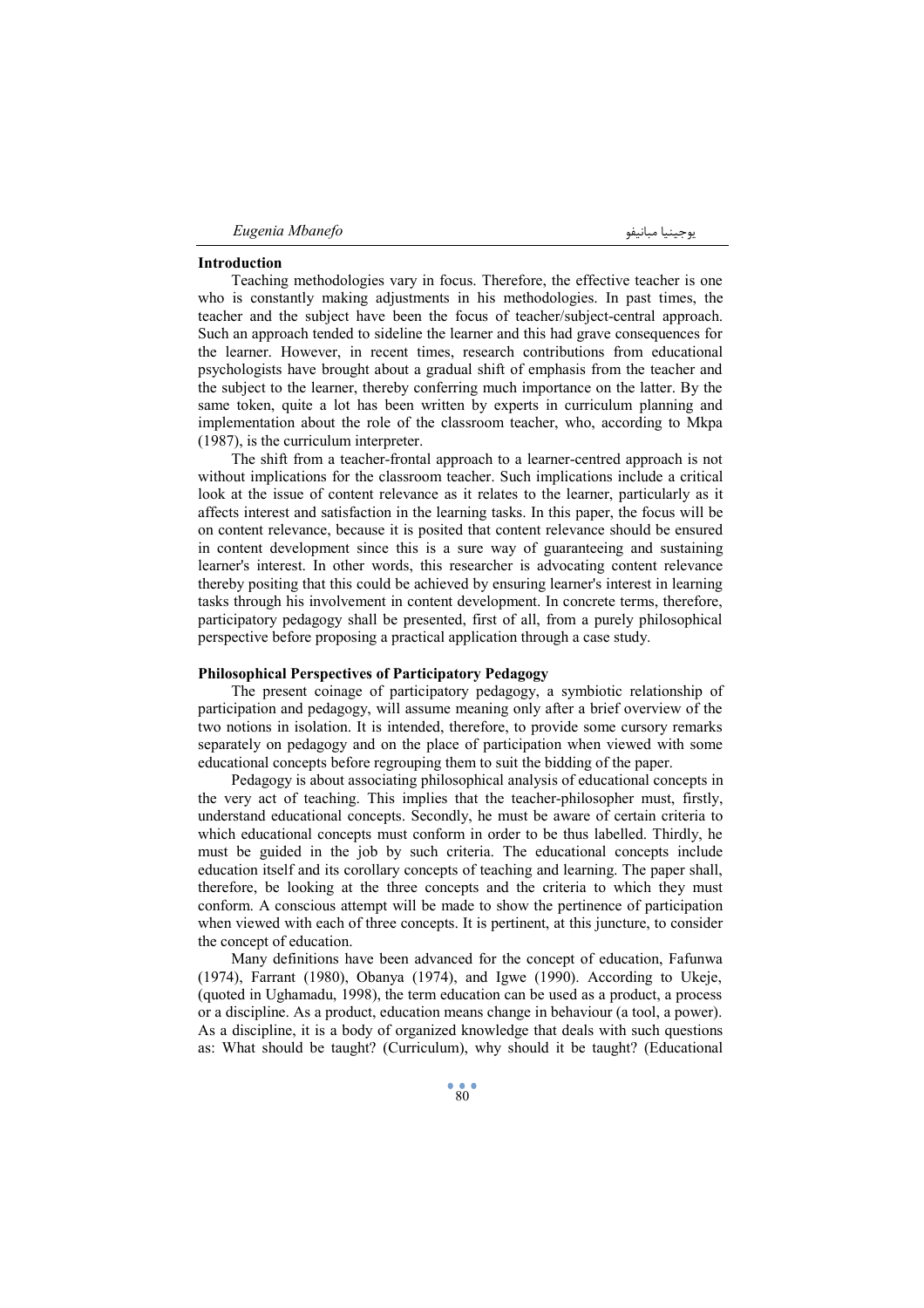philosophy), how should it be taught? (Methodology) and to whom should it be taught? (Learner).

As a process, it is often used without adequate justification of its varieties of meanings. More commonly the word education is used in a restricted sense to be coterminous with schooling. This is a tendentious view, which seeks to ascribe to the school of monopoly of educational activities when there are other agencies with educational functions. On the other hand, even when the word education is given a wider scope of meaning either by reference to the system of education or the concern of the Ministry of Education, we are only widening the scope of a descriptive perspective in which education refers to what goes on in formal institutions of learning and non-formal agencies and what a system is to implement. Such a descriptive perspective does not actually say what the activity of education is. That explains why Akinpelu (1985) is of the opinion that such an approach leaves us with an unresolved question as to the prescriptive or normative usage of the word.

From the prescriptive or normative point of view, though there may seem to be some underlying cultural specificities about the word education in different societies; nevertheless, one definition that may cut across boundaries is that given by Whitehead (1932) attesting to the fact that education as a dynamic process is "the transmission of what is worthwhile to those who are committed to it". We shall come back to this operational definition of education as a process. Let us consider the criteria of education as a process.

Apart from Whitehead, and Dewey, in the later part of the twentieth century, the writings of many other philosophers like Peters (1967, 1973 and 1977), Peters and Hirst (1970), Scheffler (1965) have actually elucidated further the prescriptive of education as a process. In the writings of Peters, certain conditions must be met before a process or a group of processes can qualify as education. The conditions include desirability, purposefulness, cognitive perspective, and moral acceptability. Taking a look at these criteria will provide a clearer view of the issue of participation.

Desirability has to do with education being an initiation into worthwhile activities, implying a conscious effort to bring about a change in the state of mind of the recipient. The change which is sought or achieved must be for the better or toward what is desirable.

The change that is being brought about in the learner must be intentional, deliberate and directed towards a purpose. Education is a purposeful activity, which involves structuring the resources in the environment of the learner, or designing a curriculum or a programme to produce desired change. In this connection, education is a growth that is guided and directed, preferably by those who have the expertise to do it.

The learner must have some knowledge and understanding, some cognitive perspective of the activity. The knowledge or skill must be transmitted in a manner that is morally or otherwise acceptable. To be morally acceptable, it must involve the willing and voluntary participation of the learner; the learner should not be forced to learn, nor deceived to learn. Hence, indoctrinating and conditioning people falls short in this respect, because they seek to force people to learn or to believe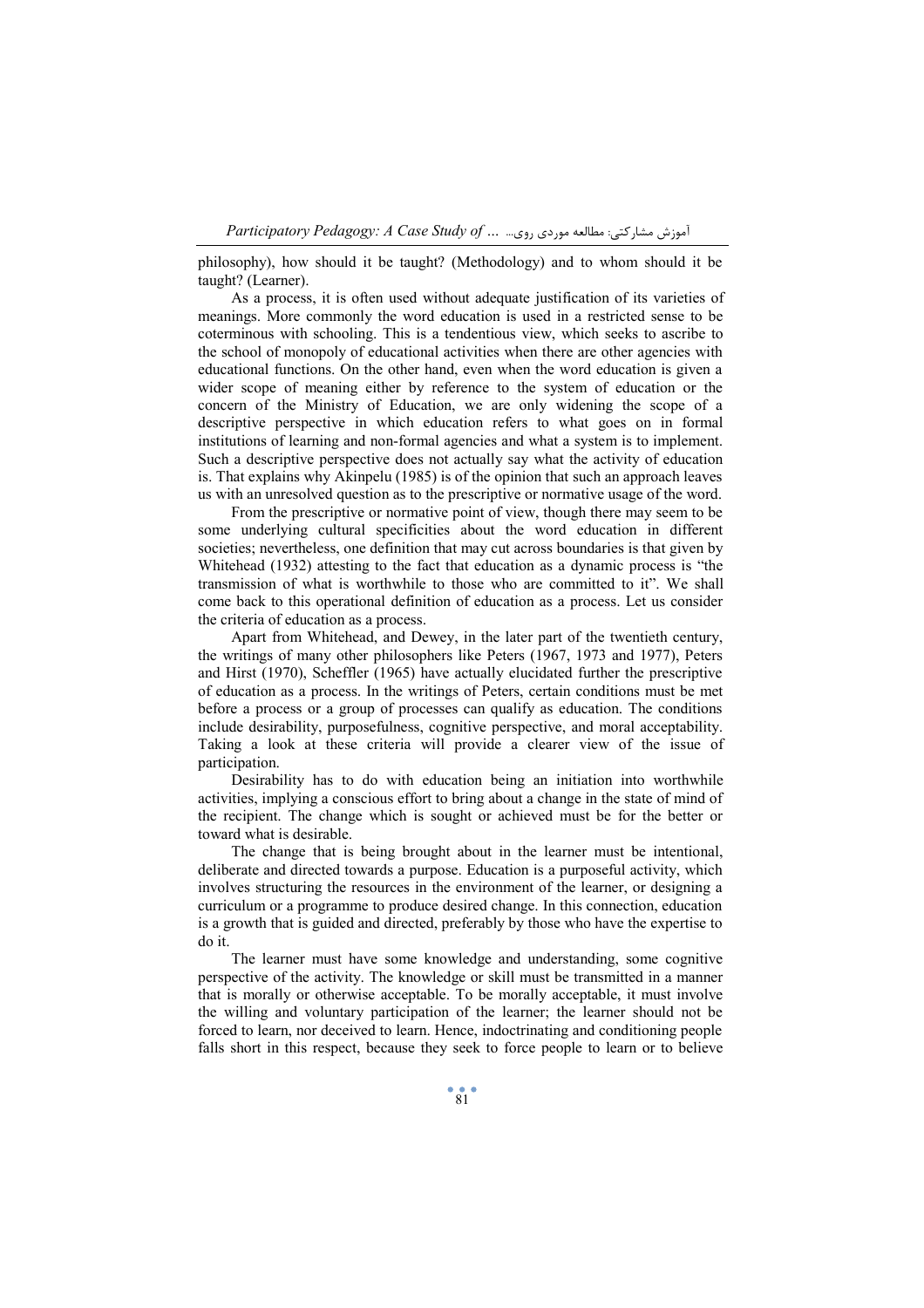what is being presented to them. Also for the education to be effective and perhaps easy, the content should be presented in a way that fits the level of understanding of the learner.

All these criteria have been summarized and expressed in a short formula by Frankena (1973) when he said that education takes place when **X is fostering or seeking to foster in Y some disposition D by method M,** where, **X**=the society, the teacher, or whoever is educating, including oneself; **Y**=the learner who may be a child, a youth or an adult, or even oneself; **D**=disposition, beliefs, habits, knowledge, skills, attitudes and so on, considered desirable and really desirable for the learner to have both for himself and his society; **M**=methods that are satisfactory, that pay due regard to the interest, the willingness and the personal integrity of the learner, and that involve his active participation.

The implication of the foregoing still remains that participation is fundamental even when viewed from the criteria of education as a process. If we should attempt to expand the Frankena formula, a little further we might be adopting the following interpretation: **X**=teacher, **Y**=learner, **D**=content, **M**=participation. Let us now view the issue of participation from the teaching/learning perspective.

The term teaching can refer to the occupation or profession, the enterprise and the very act of teaching. For the purpose of this paper, special attention is given to the last of the three not because the other two are unimportant but because teaching act is the one that is pertinent to our situation as classroom curriculum interpreters. From that standpoint, one may need to borrow from what Akinpelu (1985) considers the criteria which distinguish teaching from what it is not and these include:

a) A person who is consciously and deliberately doing the teaching;

b) Another person or oneself who is being taught;

c) Some content or material, information, knowledge and so on, that is being imparted;

d) At least an intention on the part of the person doing the act that the recipient should learn, and

e) The process of inducing the learning must be such as is morally acceptable, and must be pedagogically sound.

From the foregoing as far as the thesis on participation is concerned, one may posit that it is embedded in this arrangement considering that (a) and (b) are the human participating elements, (c) is the content, while (d) and (e) constitute the pedagogy of participation. We may now turn to the criteria of learning and see the pertinence of participation when viewed from this perspective.

Behaviour psychologists agree that learning is a change or modification in the behaviour of an organism as a result of experience or as a reaction to stimulation in the environment. For learning to take place in the context of education, the followings are some of the criteria:

1. It has to be done by human beings.

2. It involves some knowledge of facts or skills.

3. Whatever is learned, whether it is facts, information, skills, attitudes, must be new. In this regard, Paterson (1979) has the view that what is learned must involve extension of his mental awareness, though not necessarily, a change of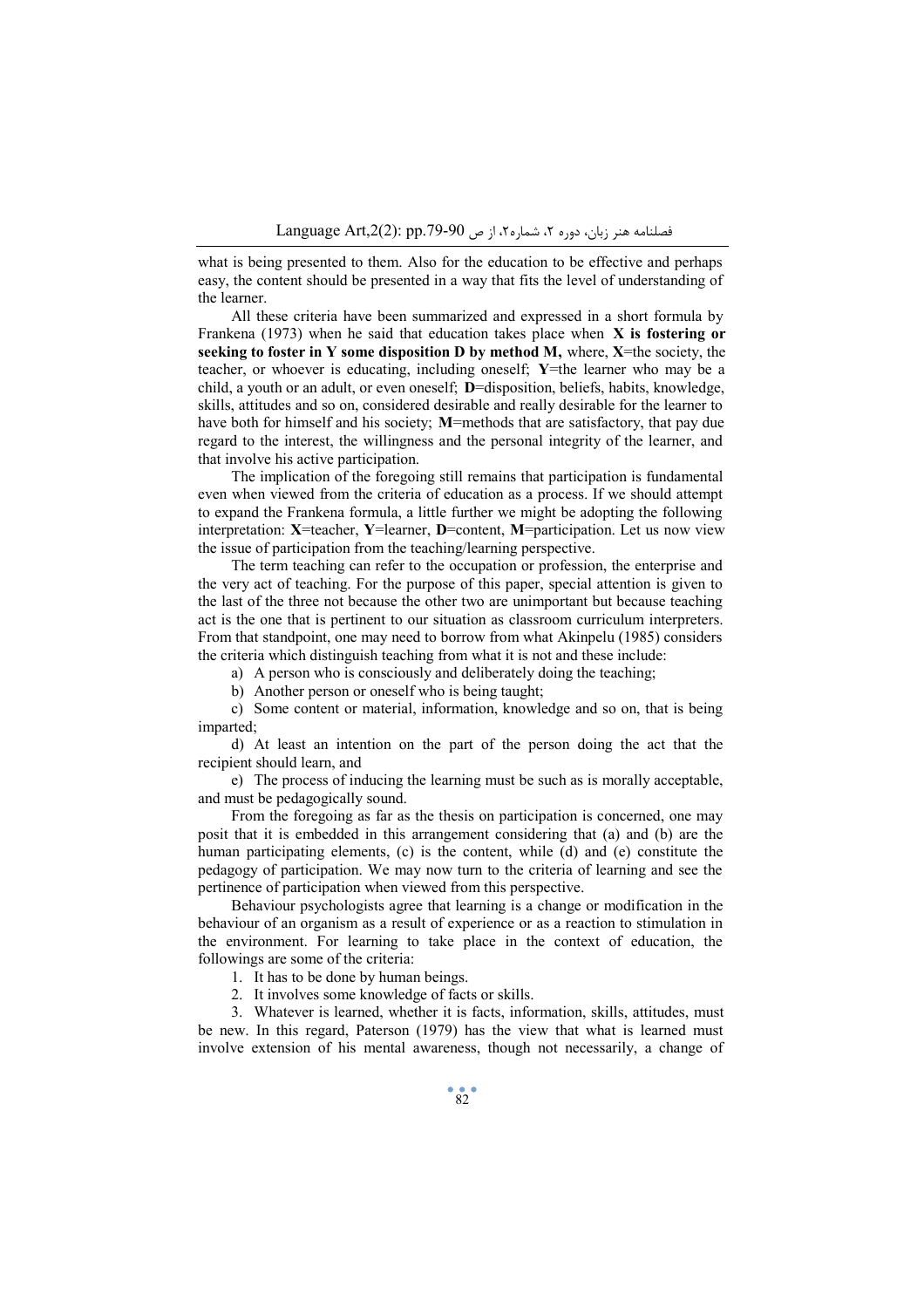behaviour. In other words, he must have developed a wider perspective, a richer stock of knowledge or information, or a better way of doing the task, which he need not demonstrate for all to see here and now. He shall be able to do it as evidence that he has learned it, only if called upon to do so.

4. It is a conscious and deliberate activity of the learner. Learning can only be done by the individual; it cannot be shared with him, nor can it ever be done for him; all a teacher can do is to put the student in a position to learn, to stimulate him to wish to learn or to facilitate the process of learning.

The implication of the above criteria for participation is obvious. It is an urgent cry for the coinage of participatory pedagogy which may now be discussed.

Whitehead's operational definition of the process of education brings to the fore the human elements in education as a social activity which can best be represented by the triangular foci as depicted in figure 1 below:



Figure 1: The Triangular Foci in Education

Furthermore, from the criteria of educational concepts thus far reviewed. participation seems to be a central all-pervading notion when viewed from the perspective of the criteria of the education process and teaching and learning activities. Focusing on participation is another way of actualizing the learner-centred philosophy that has been suggested by pre-twentieth century thinkers like Rousseau, Pestalozzi and Froebel and nurtured by Dewey in the twentieth century pragmatic school of thought. No doubt that there are different ways in which learner's participation can be encouraged and adopted in curriculum-related matters. It may well be adopted in the construction of instructional material, but the interest here is on co-construction of content development.

#### **Learner Participation in Content Development**

The issue of what to teach is what is usually called the curriculum. It is not the intention of this paper to go into the definition of curriculum. Suffice it to say that Smith, Stanley & Shores (1957), Tyler (1949), Kelly (1987) and a host of others have written extensively on the concept of curriculum. Content, which is the focus of the researcher, is a curriculum-related issue, being one of the four components of curriculum overview as noted by Tyler (1949). The four elements or components of curriculum include goals and objectives, content or subject and subject matter, learning experiences, and evaluation.

Nicholls and Nicholls (1978) describe content as the knowledge, skills, attitudes and values to be learned. Content can also be viewed as representing all the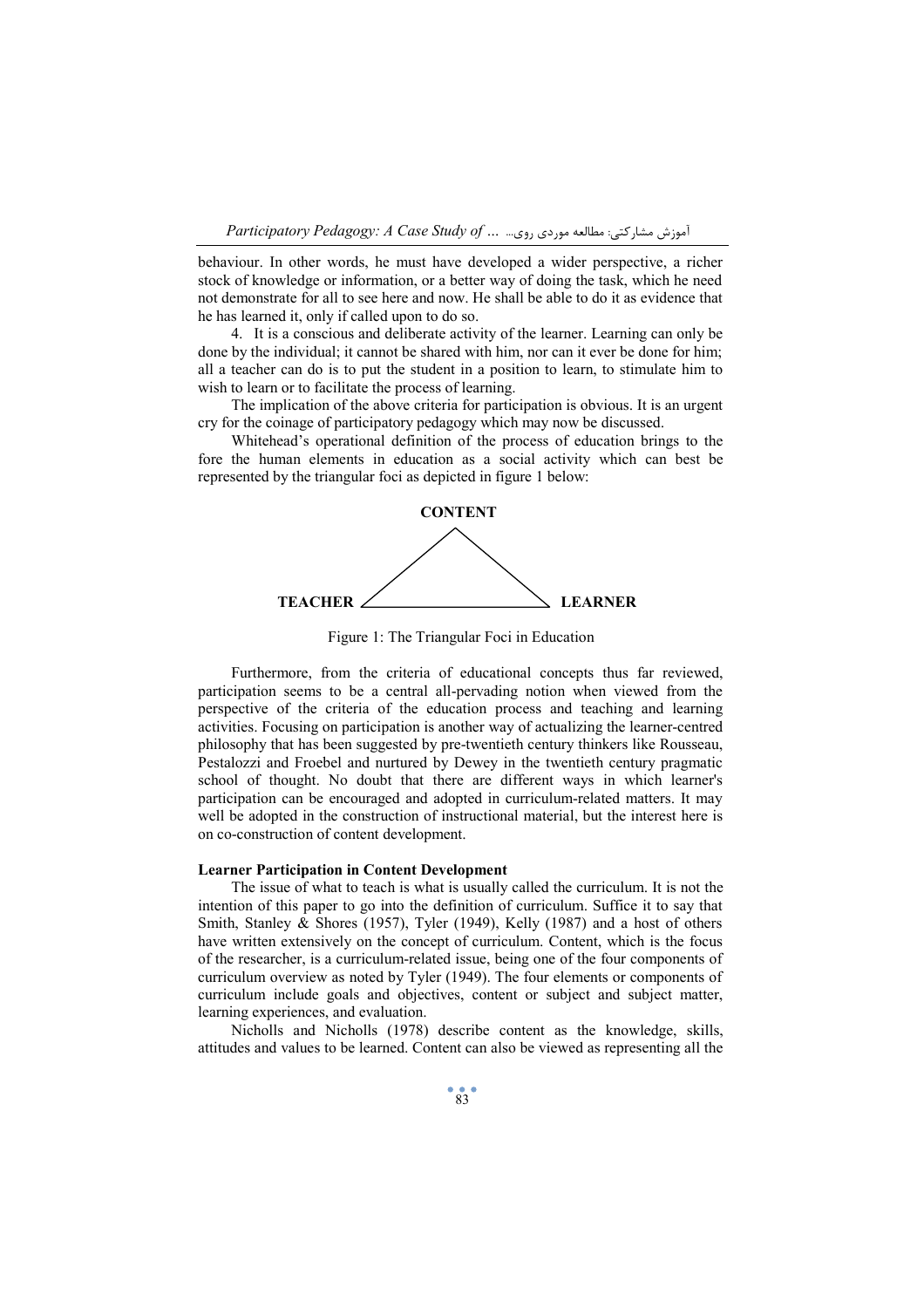subjects and subject matter which learners are being taught in schools. The subject matter of any subject can be viewed as what man has learned about that subject. According to Smith, Stanley & Shores (1957), subject matter is got from the vast stock of facts, ideas and values that man accumulated from his specialized endeavours. Content also refers to the body of knowledge or information that makes up learning material for a specific course or a given class or grade level. The body of information or knowledge may be comprised of facts, laws, explanations, principles, theories, events and generalisations. Content also incorporates both skills and processes. In this paper, content is being used to refer to the body of knowledge or information that makes up the learning material for a specific course or a given class or grade level. From that perspective, however, content in the classroom will be discussed with particular reference to content development.

On a general note, content development is the responsibility of experts of curriculum design and planning. At that level there are many sources from which content is derived including the needs of the society. That is not our major concern in this paper. What seems to be our focus is that of content development in the classroom setting involving the teacher and the learner. Where this is the case, certain criteria guiding the selection of content must be respected, particularly the question of content relevance.

Ughamadu (1998) lists a number of criteria for the selection of content and these include validity, significance, utility, learnability, interest and feasibility. Content validity refers to that which is capable of promoting the achievement of learning outcomes. Content significance refers to the potential of content or subject matter in leading learner to the mastery of the field of study. Content is significant if it is relevant in an organised field of knowledge and it represents the central ideas, concepts and principles in a field of study. The question of utility refers to the functional use of the content in and out of school. Learnability addresses the issue of appropriateness of content for the intended group of learners. Interest as a criterion in content selection is an important motivational force for, if learners' interests are not given attention in the selection of content, there would be loss of a strong motivational force to learn and the risk of no learning taking place. Feasibility takes into account a number of logistic problems one of which is whether the content is attainable within available time limit.

According to experts in curriculum planning and implementation, no criterion should be considered in isolation nor carried to the extreme. We are using relevance as an umbrella criterion as it implies giving consideration to all the criteria. In our situation where the learner's interest and satisfaction in learning tasks are of utmost importance, we give weight to the criteria of significance, utility, learnability, interest and feasibility as constituting that which is relevant for the learner. The learning material has to be relevant in the time frame, relevant to the achievement of our stated objectives, relevant because it suits the yearnings and aspirations of the particular learning group. This degree of relevance can only be achieved in a classroom situation by involving the learner in the choice of content, or what we prefer to call "co-construction of content". This will create the commitment which is one of the requisite dispositions of the learner towards the learning task.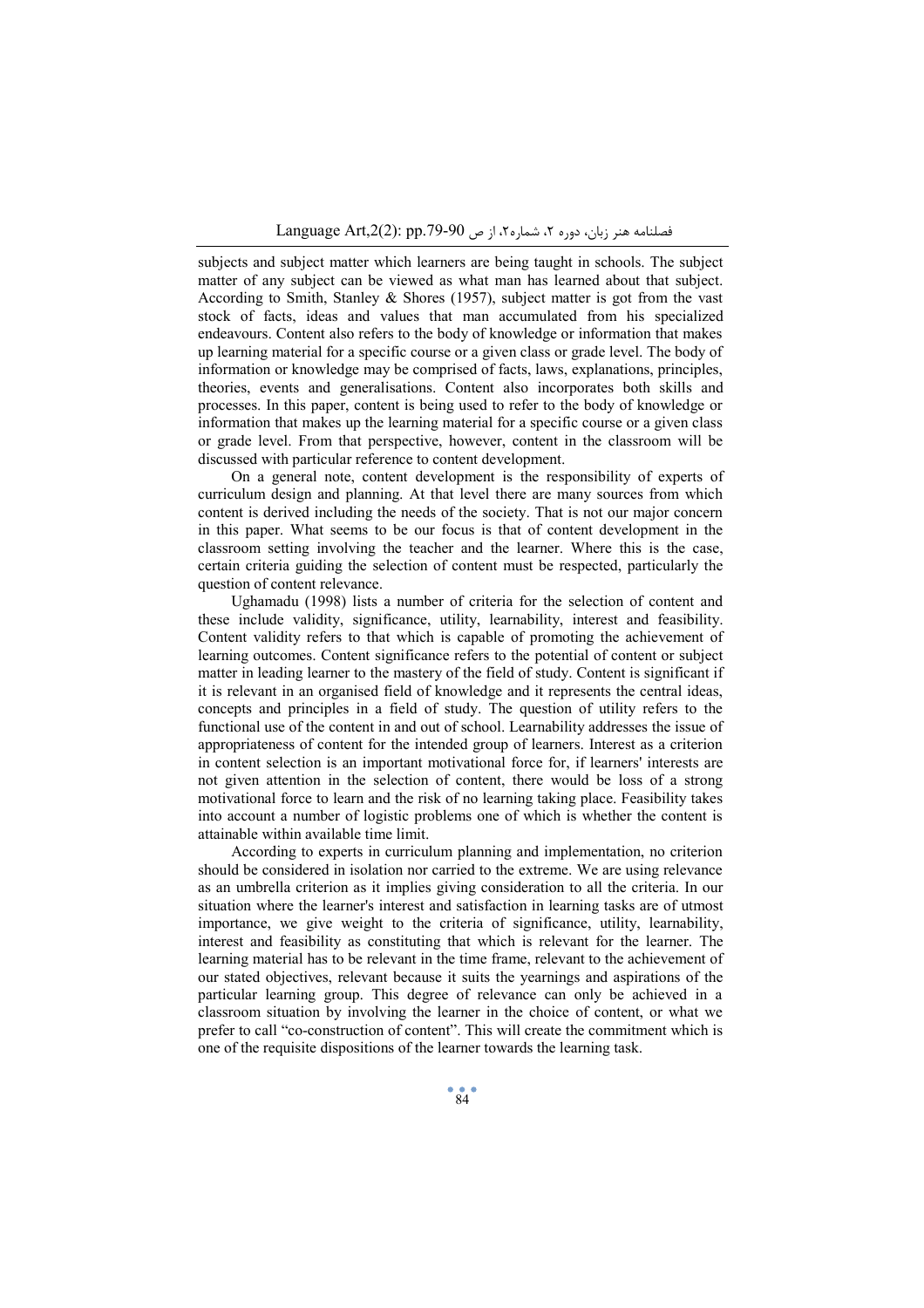One might be wondering how this co-construction of content is possible considering that the teacher and the learner are end users of a ready-made curriculum. However, it is likely that certain situations might require ad-hoc curricular decisions on the part of the teacher as it happened in our teaching experience at the French Village, Badagry. The detail of that experience is to be shared in the rest of the paper as a case study of learner's participation in content development.

## **A Case Study of Learner's Participation in Content Development Background to the Study**

This is the case study of a short grammar course for a particular group of students. The group consists of 24 graduates of the Obafemi Awolowo University (OAU), Ile-Ife, Sandwich French Programme. The students had already completed their course in the above-named university through the sandwich dispensation and their university required that they come to the Village for a language immersion programme.

However, this group could not be said to be the usual  $3<sup>rd</sup>$  year students because, unlike the latter who normally spend a period of two semesters in the Village, this special group of students was billed to spend only a total of six weeks. Furthermore, even though the time and duration of their stay at the village coincided with an immersion programme for the first batch of National Certificate in Education (NCE) students for the year 2000, the students under focus could not be grouped together with the NCEs.

In the light of the above, therefore, it was decided at the departmental level to teach these students in their own separate group. It was decided that only a number of four courses was going to be taught to this set of students, namely, Grammar, Civilisation, Oral and Written Expressions and the onus of teaching them Grammar fell on this researcher.

#### **Significance of the Study**

Since the inception of the Village, this was the first time we had such a group of students. By the same token, there was no specific Grammar course for this profile of students except the Grammar course FLV 311 meant for our 300 level students, a course meant for 13 weeks of 3 hours a week. It was this same course that the researcher was asked to teach the students under focus.

From the pedagogical point of view, the researcher decided to cater for the special need of these students in Grammar. The researcher had the onerous task of "tailoring" the course to their needs and as a result, she resolved to apply the notion of "co-construction of content".

#### **Purpose of the Study**

The purpose of the study was to design a 6-week Grammar course whose content would be adapted to the needs of the graduates of OAU Sandwich French Programme.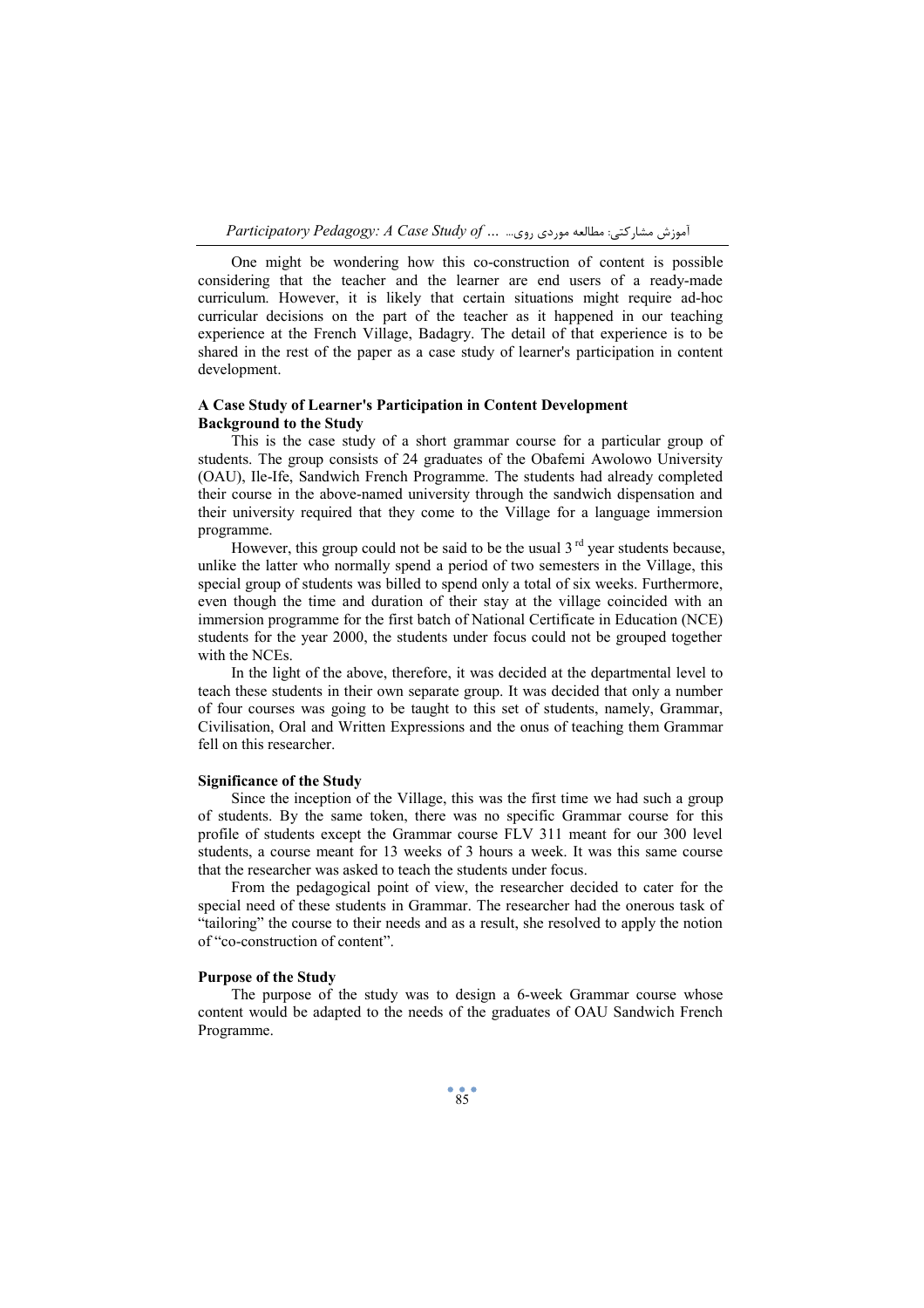#### **Specific Objectives**

The specific objectives include:

- (1) To find out students' needs in Grammar through an interest inventory;
- (2) To analyse the needs in order to find out their interest areas, and
- (3) To break down the interest into teachable modules.

#### **Different Phases in the Content Development Phase1: Conducting an Interest Inventory**

This was the phase that had to do with identification of their needs. The researcher had to get input from the students as regards their expectation from the Grammar course. To do this, it was necessary to solicit their interest inventory. In concrete terms, the students were asked to write down what exactly they wanted to gain from the course. An analysis of this inventory was conducted in the next phase in order to identify their areas of interest.

#### **Phase 2: Preliminary Phase (Needs Analysis)**

Having got the raw material in the form of interest inventory, we had to analyse it in order to ascertain their real needs. We had to do this in concert with the whole group. We adopted tallying and, in weighting, sentence structure and sentence-related items ranked very high, followed by the study of verbs.

## **Phase 3: Breaking the Interest into Teachable Modules**

This consisted of breaking their interest areas into teachable modules to ensure progression and manageability. Because of the notion of "seeded items" and the idea of teaching language for usability instead of learning for the mere purpose of learning, we concentrated on sentences. The resultant teaching modules were, thus, basically, an analysis of different parts of sentence volume. In treating sentence volume the content area included simple and complex sentences, co-ordination and subordination as well as the different types of clauses. Below, is the content of the course designed for them which we captioned *"FLV 311 Adapted"*:

#### *I Parts of Speech*

- · *Identification/Recognition of the nature of parts of speech*
- · *Identification of the function of parts of speech*

#### *II Study of the nNoun (the Nominal Group)*

- · *Beefing up or expanding the noun*
- · *Different positions (functions) of the nominal group in a sentence*
- · *The noun group as a subject*
- · *The noun group as a direct object*

#### *III Study of the Verb Group*

- · *Simple sentences*
- · *Compound sentences*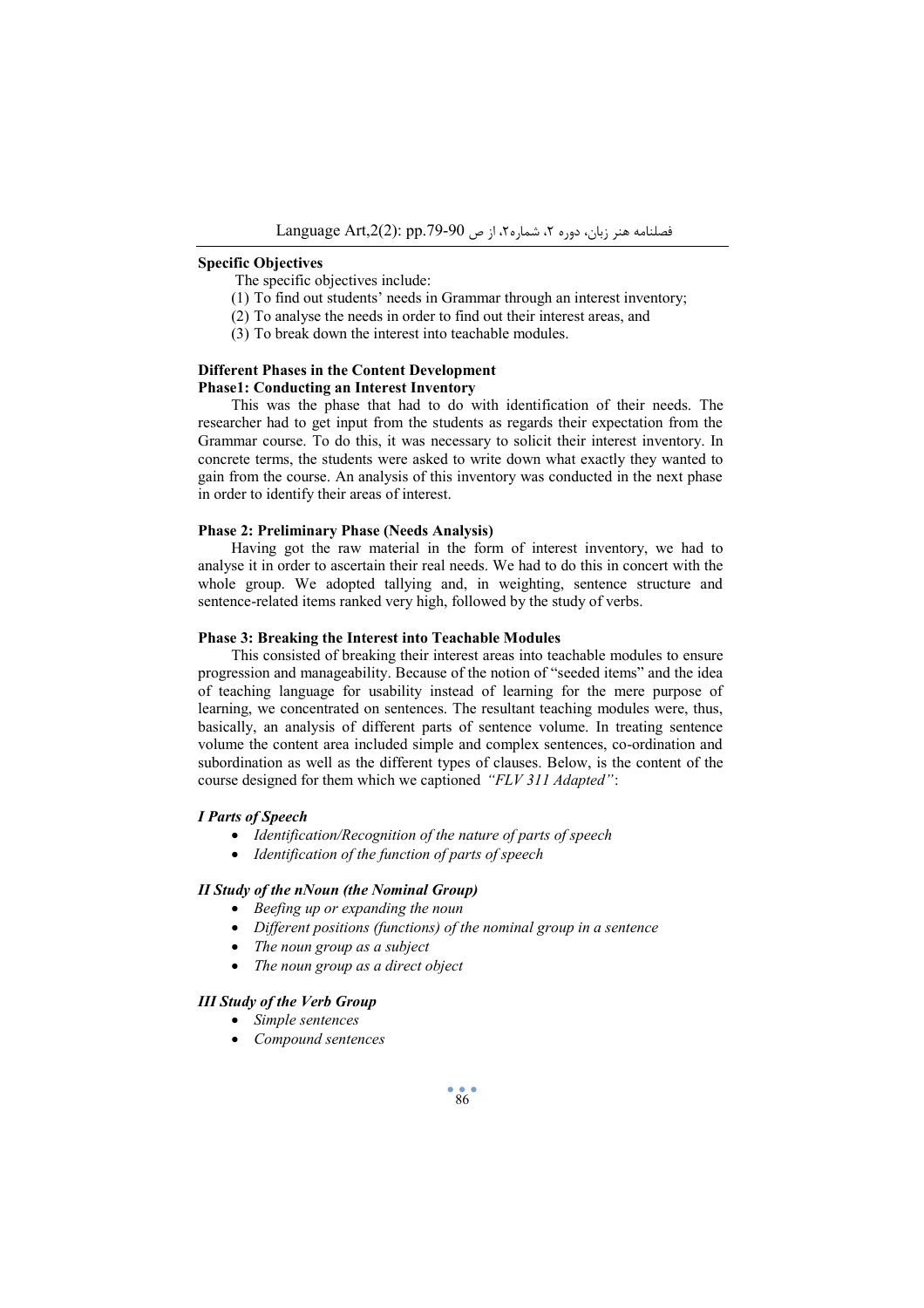*Participatory Pedagogy: A Case Study of …* ...روي موردي مطالعه :مشارکتی آموزش

- · *Subordination and co-ordination*
- · *Analysing types of clauses*
- · *Subordinate and main clauses*
- · *Independent clauses*

· *Separation (transforming compound sentences to simple sentences and vice-versa)* 

#### *IV Verb Construction*

- · *Verb markers and properties*
- · *The construction of verbs*
- · *Constructing verbs with nouns*
- · *Direct construction without prepositions*
- · *Indirect construction with prepositions*
- · *Constructing with clauses*
- · *The notion of completing clauses*
- · *Tenses and modes in completing clauses*
- · *The problem of tense agreement*
- · *Recapitulation*

#### **Conclusion**

The teacher, the learner and the content are the focal points of any meaningful classroom encounter. With the shift of emphasis from the erstwhile subject/teachercentred teaching methodology to a more humane learner-centred approach, a good meeting point in the triangle is participatory pedagogy. One way of demonstrating this philosophy beyond mere lip service is an experience in the French Village in August 2000, where the researcher had to make ad-hoc curricular decisions regarding course content for a group of students from OAU Sandwich French Programme. In that experiment, the researcher tried the strategy of co-construction of content by allowing learner involvement in the choice of what constituted appropriate content for his learning needs and that is what has been shared throughout this paper. The paper dwelt largely on the pertinence of participation when viewed alongside the underlying criteria guiding the process of education and the teaching/learning activities.

However, in spite of what might be considered the merits of this paper, there are certain limitations. For instance, one of the burning questions that may have been raised by much of what was orchestrated in this paper about learner's participation in content development is that of evaluation. Answers to such questions formed the basis of Mbanefo (2006), which addressed the issue of performance and programme evaluation in relation to this experiment. In that paper, there was evidence to show that the experiment was successful, as reflected by the near bellshaped curve depicting the performance of students in a test administered to them at the end of the programme.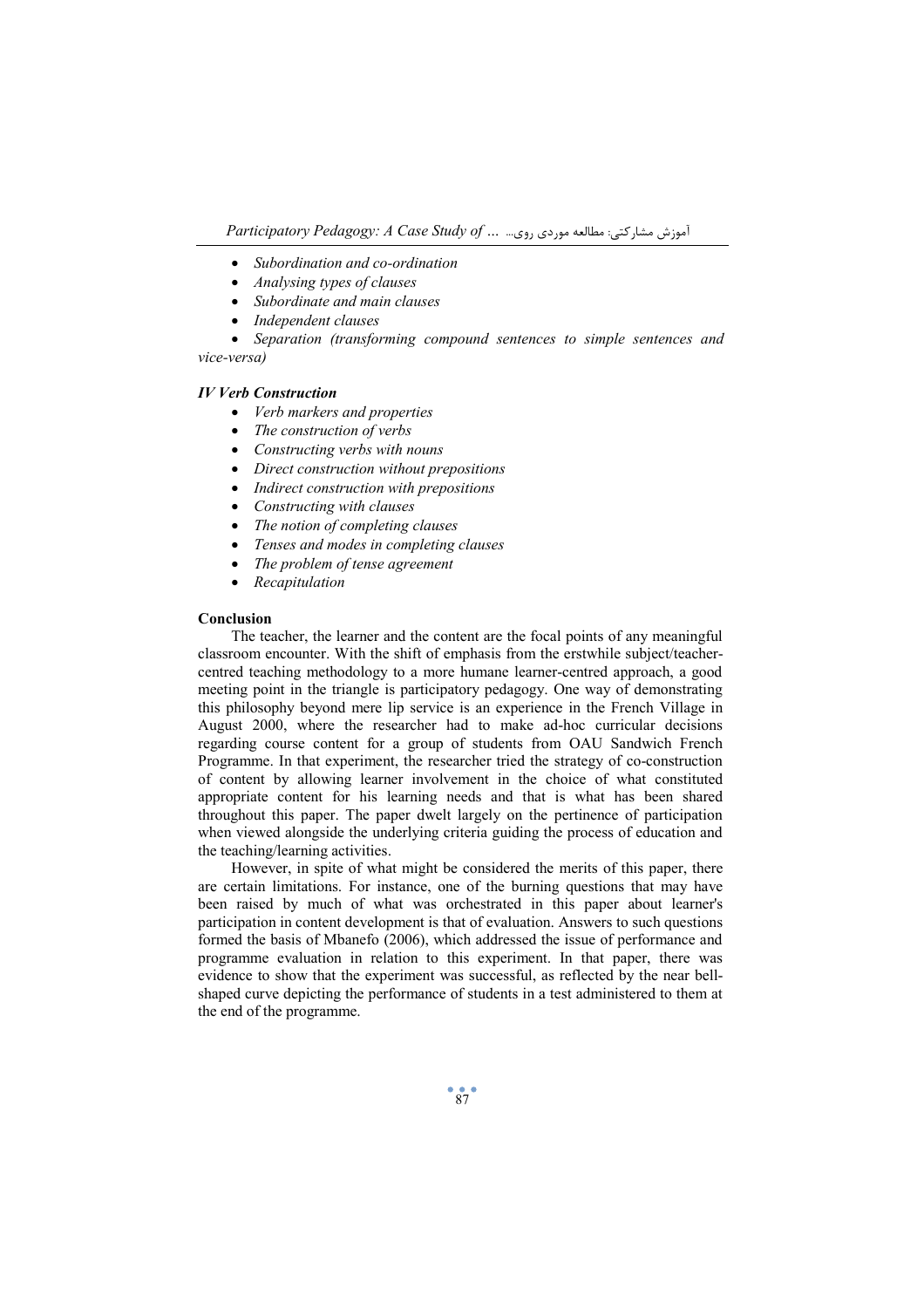#### **Reference**

- Akinpelu, J. (1981). *An Introduction to Philosophy of Education* . London: Macmillan Publishers Ltd.
- Bereday, G. (1969). *Essays on World Education: the Crisis of Supply and Demand* . New York: Oxford University Press.
- Bishop, G. (1985). *Curriculum Development, A Textbook for Students*. London: Macmillan Publishers.
- Ehindero, O. (1986). *Curriculum Foundation and Development for Nigerian Students*. Lagos: Concept Publishers.
- Fafunwa, B. (1974). *History of Education in Nigeria*, London: Macmillan Publishers.
- Farrant, J. (1980). *Principles and Practice of Education*. London: Longman.
- Federal Republic of Nigeria (1981). *National Policy on Education*. Lagos: government Printers.
- Frankena, W. (1973). The Concepts of Education Today, *Educational Judgments, ed., Games F. Doyle,* London: Rutledge and Kegan Paul.
- Hamilton, D. (1976). *Curriculum Evaluation*. London: Open Books.
- Igwe, S. (2000). *Professional Handbook for Teachers*. Owerri: Milestone Publishers.
- Kelly, A. (1990). *The Curriculum: Theory and Practice*. 2nd Ed., London; New York: Harper and Row Publishers.
- Kerr, J. (1968). *Changing the Curriculum*. London: University of London Press.
- Mbanefo, E. (2006). Programme Evaluation: A Case Study of the Outcome of a Grammar Course Based on Participatory Pedagogy. *Ibadan Journal of European Studies,* (6), 183-203.
- Mkpa, M. (1987). *Curriculum Development and Implementation*. Bloomington: Indian university Press.
- Mussazi, J. (1982). *The Theory and Practice of Educational Administration* , 6th Ed., London: The Macmillan Press Ltd.
- Nicholls, A. and Nicholls, H. (1972). *Developing a Curriculum: A Practical Guide*. London: George Allen and Unwin.
- Obanya, P. (1980). *General Methods of Teaching*. Ibadan: Macmillan Nigeria Publishers Ltd.
- Paterson, R. (1979). *Values, Education and the Adult*. London: Routledge and Kegan Paul.
- Peters, R. (1967). *The Concept of Education*. London: Routledge and Kegan Paul.
- Peters, R. and Hirst, P. (1970). *The Logic of Education.* London: Routledge and Kegan Paul.
- Peters, R. (1973). *The Philosophy of Education*. London: Oxford University Press.
- Peters, R. (1977). *Education and the Education of the Teachers*. Lincoln: Routledge and Kegan Paul.
- Ragan, B. and Shepherd, G. (1977). *Modern Elementary Curriculum.* 5th Ed., New York: Holt, Rinehart and Winston Inc.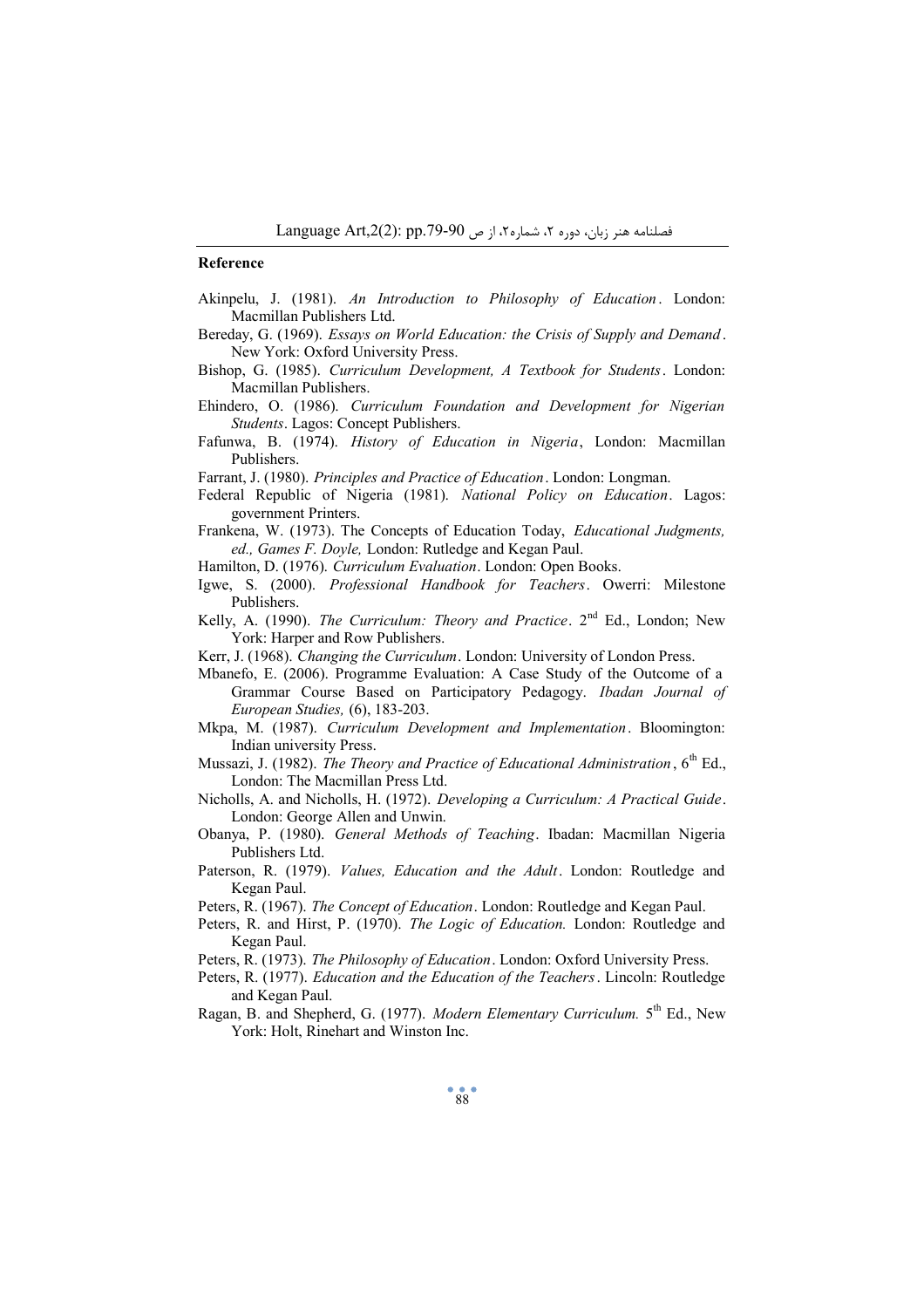*Participatory Pedagogy: A Case Study of …* ...روي موردي مطالعه :مشارکتی آموزش

Saylor, J. and Alexander, W. (1974). *Planning Curriculum for Schools*. New York: Holt McDougal.

- Scheffler, I. (1965). *Conditions of Knowledge: An Introduction to Epistemology and Education.* Chicago: University of Chicago Press.
- Schoffield, H. (1979). *The Philosophy of Education: An Introduction* . London: Allen & Unwin.

Seweje, R. (1989). *Topical Issues in Education*. Ado-Ekiti: OKE Press.

Seweje, R. (1992). Curriculum Planning Implementation and Evaluation. In R. A. Adeboyejo (ed). *Foundations of Education for Colleges and Universities*. Okitipupa: ADADEB Nigeria Enterprises.

Smith, B., Stanley, W. and Shores, J. (1957). *Fundamentals of Curriculum Development*. Revised Ed. New York: Harcourt Brace.

Socket, H. (1976). *Designing the Curriculum*. London: Open Books.

Tyler, R. (2013). *Basic Principles of Curriculum and Instruction*. Chicago: The University of Chicago Press.

Ughamadu, K. (1998). *Curriculum: Concept, Development and Implementation*. Agbor: KMENSUO Educational Publishers.

- Wheeler, D. (1976). *Curriculum Process*. London: Hodder and Stoughton.
- Whitehead, A. (1967). *The Aims of Education and Other Essays*. London: Free Press.
- Wilkins, D. (1981). *Second Language Learning and Teaching* . London: Edward Arnold Publishers Ltd.
- Wilkinson, A. (1975). *Language and Education*. London: Oxford University Press.

## **HOW TO CITE THIS ARTICLE**

Mbanefo, E. (2017). Participatory Pedagogy: A Case Study of Learner Participation in Content Development. *Language Art*, 2(2):pp.79-90, Shiraz, Iran. **DOI:** 10.22046/LA.2017.11

**URL:** http://www.languageart.ir/index.php/LA/article/view/26